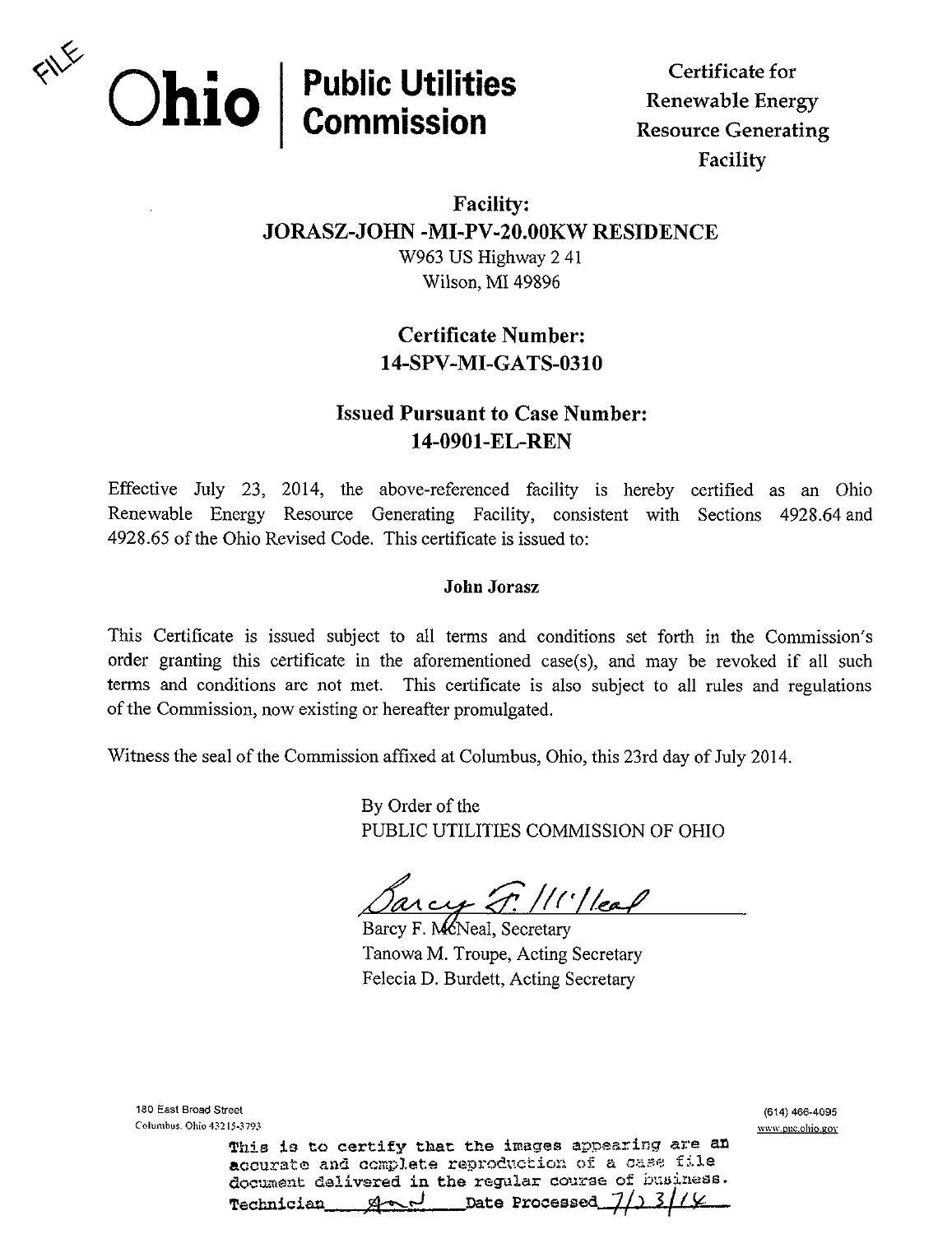# Automatic Case Action Form Certification of Renewable Energy Resource Generating Facility

Issued Certificate Number: 14-SPV-MI-GATS-0310

PUCO Case Number: 14-0901-EL-REN

Facilitv Name:

Jorasz-John -MI-PV-20.00kW Residence

Facilitv Location:

W963 US Highway 2 41 Wilson, MI 49896

#### Effective Date of Certificate / Date Commission Order Signed:

July 23, 2014

### Issued To:

John Jorasz

## Send To:

John Jorasz

W963 US Highway 2 41 Wilson, MI 49896